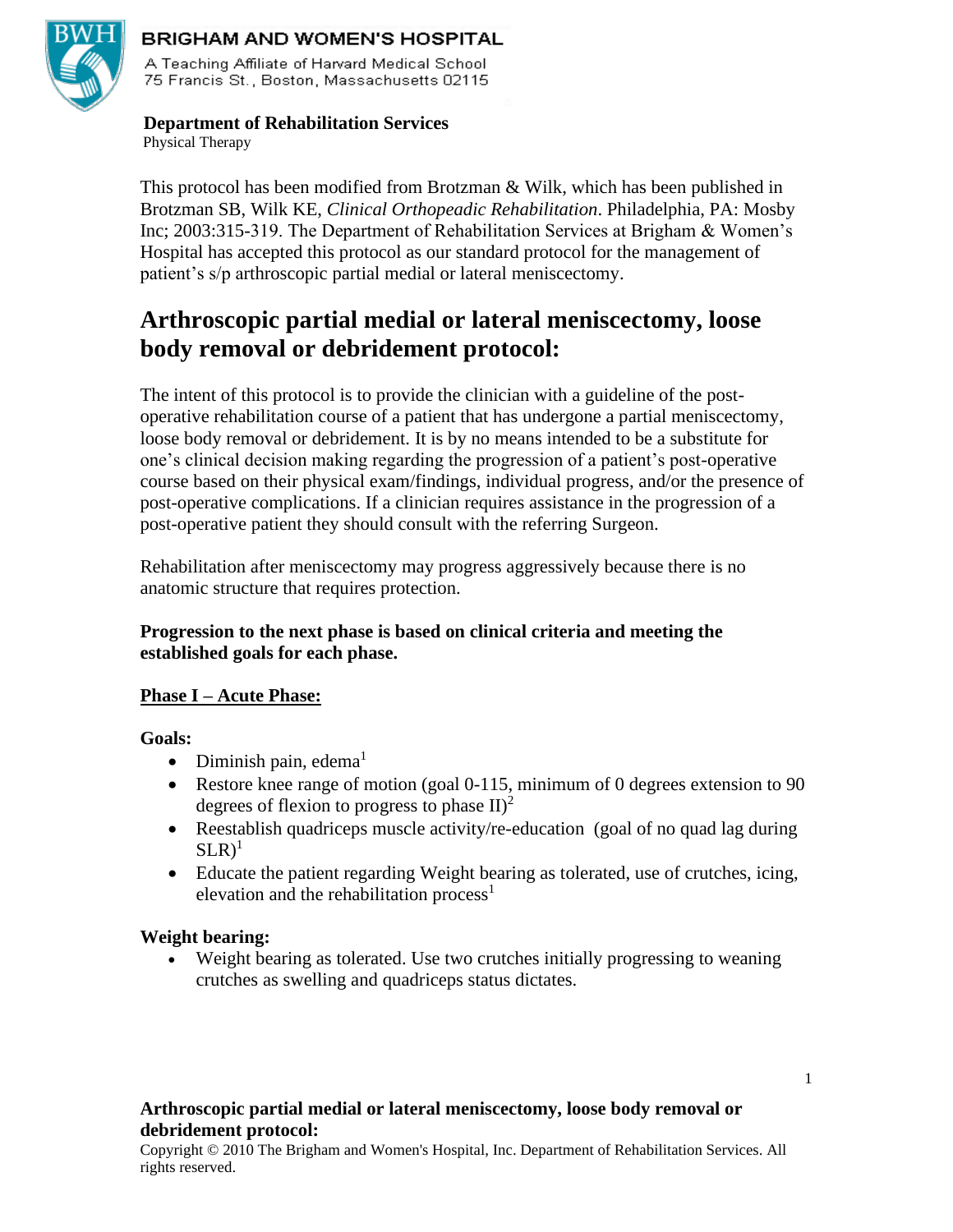# **Modalities:**

- Cryotherapy for 15 min 4 times a day  $<sup>1</sup>$ </sup>
- Electrical stimulation to quadriceps for functional retraining as appropriate
- Electrical stimulation for edema control- high volt galvanic or interferential stimulation as needed<sup>3</sup>

# **Therapeutic Exercise:**

- **Quadriceps sets**
- SLR
- Hip adduction, abduction and extension
- Ankle pumps
- Gluteal sets
- Heel slides
- $\bullet$   $\frac{1}{2}$  squats
- Active-assisted ROM stretching, emphasizing full knee extension (flexion to tolerance
- Hamstring and gastroc/ soleus and quadriceps stretches
- Use of compression wrap or brace
- Bicycle for ROM when patient has sufficient knee ROM. May begin partial revolutions to recover motion if the patient does not have sufficient knee flexion

# **Phase II: Internal Phase :**

# **Goals**:

- Restore and improve muscular strength and endurance
- Reestablish full pain free ROM
- Gradual return to functional activities
- Restore normal gait without an assistive device
- Improve balance and proprioception

# **Weight bearing status:**

Patients may progress to full weight bearing as tolerated without antalgia. Patients may require one crutch or cane to normalize gait before ambulating without assistive device.

# **Therapeutic exercise:**

- Continue all exercises as needed from phase one
- Toe raises- calf raises
- Hamstring curls
- Continue bike for motion and endurance
- Cardio equipment- stairmaster, elliptical trainer, treadmill and bike as above.
- Lunges- lateral and front
- Leg press
- Lateral step ups, step downs, and front step ups

# **Arthroscopic partial medial or lateral meniscectomy, loose body removal or debridement protocol:**

Copyright © 2010 The Brigham and Women's Hospital, Inc. Department of Rehabilitation Services. All rights reserved.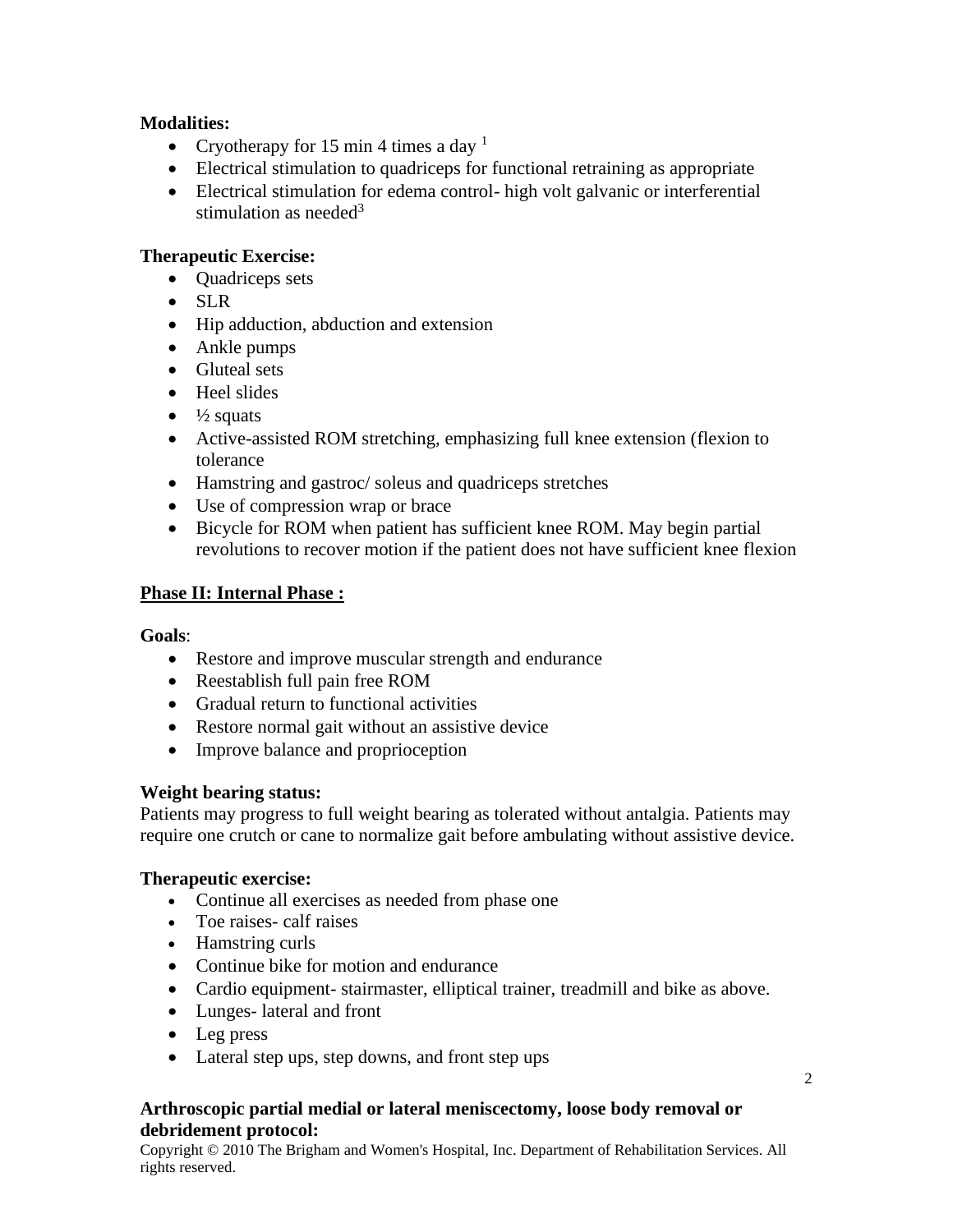- Knee extension 90-40 degrees
- Closed kinetic chain exercise terminal knee extension
- Four way hip exercise in standing
- Proprioceptive and balance training
- Stretching exercises- as above, may need to add ITB and/or hip flexor stretches

#### **Phase III – Advanced activity phase:**

#### **Goals:**

- Enhance muscular strength and endurance
- Maintain full ROM
- Return to sport/functional activities/work tasks

#### **Therapeutic Exercise:**

- Continue to emphasize closed-kinetic chain exercises
- May begin plyometrics/ vertical jumping
- Begin running program and agility drills (walk-jog) progression, forward and backward running, cutting, figure of eight and carioca program
- Sport specific drills

#### **Criteria for discharge from skilled therapy**:

1) Non-antalgic gait

2) Pain free /full ROM

- 3) LE strength at least  $4+/5$
- 4) Independent with home program
- 5) Normal age appropriate balance and proprioception
- 6) Resolved palpable edema

Colleen Coyne Jeff Carlson Amy Butler 12/'04 Joel Fallano

#### **Authors: Reviewers:**

#### **Reviewed**

Ethan Jerome 4/'06 Saloni Doshi 6/'10